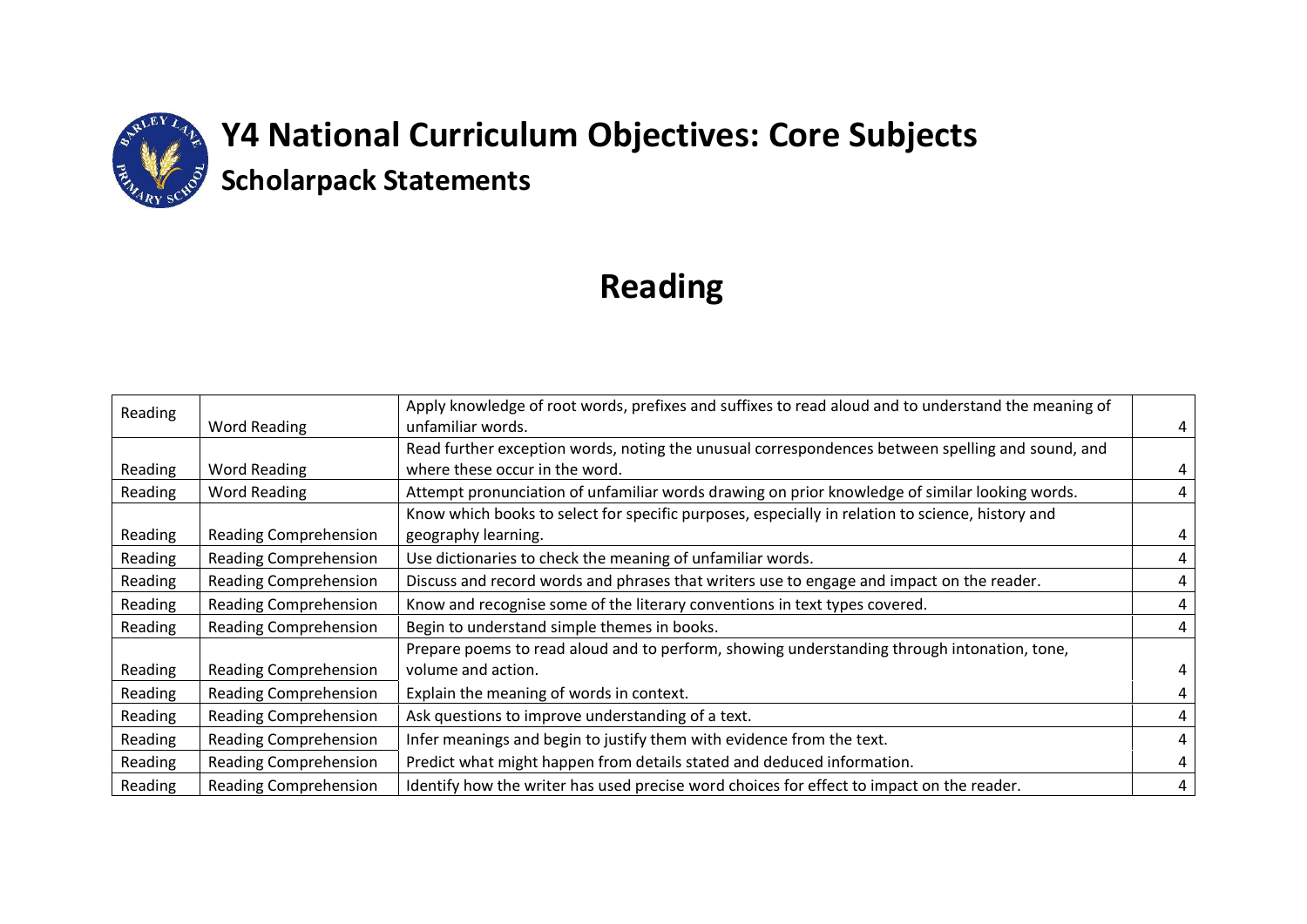| Reading | Reading Comprehension        | Identify some text type organisational features, for example, narrative, explanation, persuasion. | $\overline{a}$ |
|---------|------------------------------|---------------------------------------------------------------------------------------------------|----------------|
| Reading | <b>Reading Comprehension</b> | Retrieve and record information from non-fiction.                                                 | $\overline{4}$ |
| Reading | <b>Reading Comprehension</b> | Make connections with prior knowledge and experience.                                             | $\overline{4}$ |
| Reading | <b>Reading Comprehension</b> | Begin to build on others' ideas and opinions about a text in discussion.                          | $\overline{a}$ |
| Reading | <b>Reading Comprehension</b> | Explain why text types are organised in a certain way.                                            | $\overline{a}$ |

| Reading | <b>Reading Exceeding Statements</b> | Locate and use information from a range of sources, both fiction and non-fiction.             |   |
|---------|-------------------------------------|-----------------------------------------------------------------------------------------------|---|
| Reading | <b>Reading Exceeding Statements</b> | Compare fictional accounts in historical novels with the factual account.                     |   |
| Reading | <b>Reading Exceeding Statements</b> | Appreciate the bias in persuasive writing, including articles and advertisements.             |   |
|         |                                     | Talk widely about different authors, giving some information about their backgrounds and the  |   |
| Reading | <b>Reading Exceeding Statements</b> | type of literature they produce.                                                              | 4 |
| Reading | <b>Reading Exceeding Statements</b> | Use inference and deduction to work out the characteristics of different people from a story. | 4 |
|         |                                     | Compare the language in older texts with modern Standard English (spelling, punctuation and   |   |
| Reading | <b>Reading Exceeding Statements</b> | vocabulary);                                                                                  | 4 |
| Reading | <b>Reading Exceeding Statements</b> | Skim, scan and organise non-fiction information under different headings.                     | 4 |
| Reading | <b>Reading Exceeding Statements</b> | Refer to the text to support predictions and opinions.                                        |   |
| Reading | <b>Reading Exceeding Statements</b> | Recognise complex sentences.                                                                  | 4 |
|         |                                     | Show awareness of the listener through the use of pauses, giving emphasis and keeping an      |   |
| Reading | <b>Reading Exceeding Statements</b> | appropriate pace so as to entertain and maintain interest.                                    |   |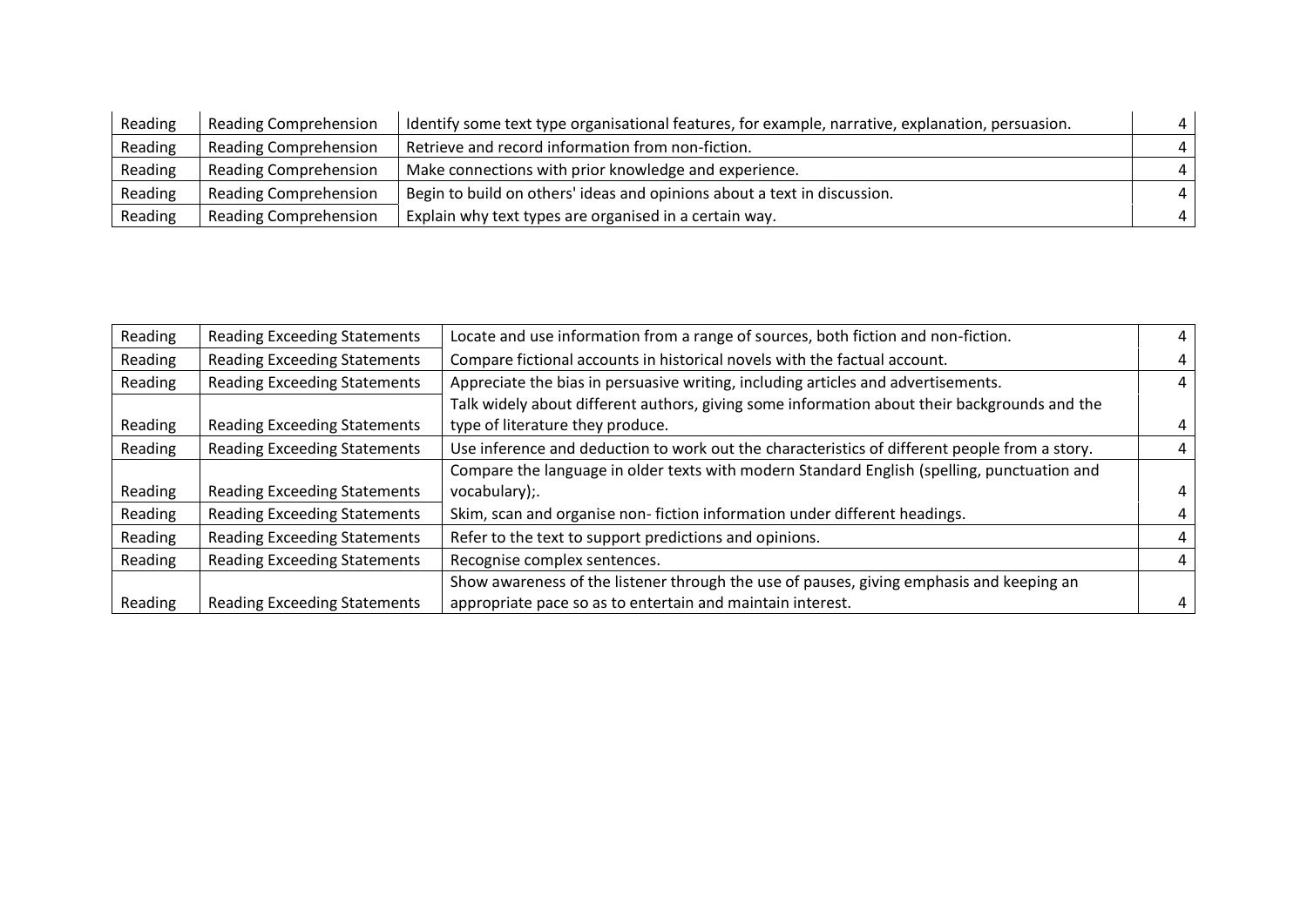# **Writing**

| Writing |               | Spell words with additional prefixes and suffixes and understand how to add them to root words. for example - ation, |   |
|---------|---------------|----------------------------------------------------------------------------------------------------------------------|---|
|         | Transcription | ous, ion, ian.                                                                                                       | 4 |
| Writing | Transcription | Recognise and spell additional homophones, for example -accept and except, whose and who's.                          | 4 |
| Writing | Transcription | Use the first two or three letters of a word to check its spelling in a dictionary.                                  | 4 |
| Writing | Transcription | Spell identified commonly misspelt words from Year 3 and 4 wordlist.                                                 | 4 |
| Writing | Transcription | Use the diagonal and horizontal strokes that are needed to join letters.                                             | 4 |
| Writing | Transcription | Understand which letters, when adjacent to one another, are best left unjoined.                                      | 4 |
|         |               | Increase the legibility, consistency and quality of their handwriting: down strokes of letters are parallel and      |   |
| Writing | Transcription | equidistant; lines of writing are spaced sufficiently so that the ascenders and descenders of letters do not touch.  | 4 |
| Writing | Composition   | Compose sentences using a wider range of structures, linked to the grammar objectives.                               | 4 |
| Writing | Composition   | Orally rehearse structured sentences or sequences of sentences.                                                      | 4 |
| Writing | Composition   | Begin to open paragraphs with topic sentences.                                                                       | 4 |
| Writing | Composition   | Write a narrative with a clear structure, setting, characters and plot.                                              | 4 |
|         |               | Make improvements by proposing changes to grammar and vocabulary to improve consistency, e.g. the accurate use       |   |
| Writing | Composition   | of pronouns in sentences.                                                                                            | 4 |
| Writing | Composition   | Use a range of sentences with more than one clause.                                                                  | 4 |
| Writing | Composition   | Use appropriate nouns or pronouns within and across sentences to support cohesion and avoid repetition.              | 4 |
| Writing | Composition   | Use fronted adverbials, for example, 'Later that day, I went shopping.'.                                             | 4 |
|         |               | Use expanded noun phrases with modifying adjectives and prepositional phrases, for example, 'The strict teacher with |   |
| Writing | Composition   | curly hair'.                                                                                                         | 4 |
|         |               | Use other punctuation in direct speech, including a comma after there porting clause; use apostrophes to mark plural |   |
| Writing | Composition   | possession; and use commas after fronted adverbials.                                                                 | 4 |

| Writing | Prepared to carry out a little research to find words that are specific to the event being written |       |  |
|---------|----------------------------------------------------------------------------------------------------|-------|--|
|         | Writing Exceeding Statements                                                                       | about |  |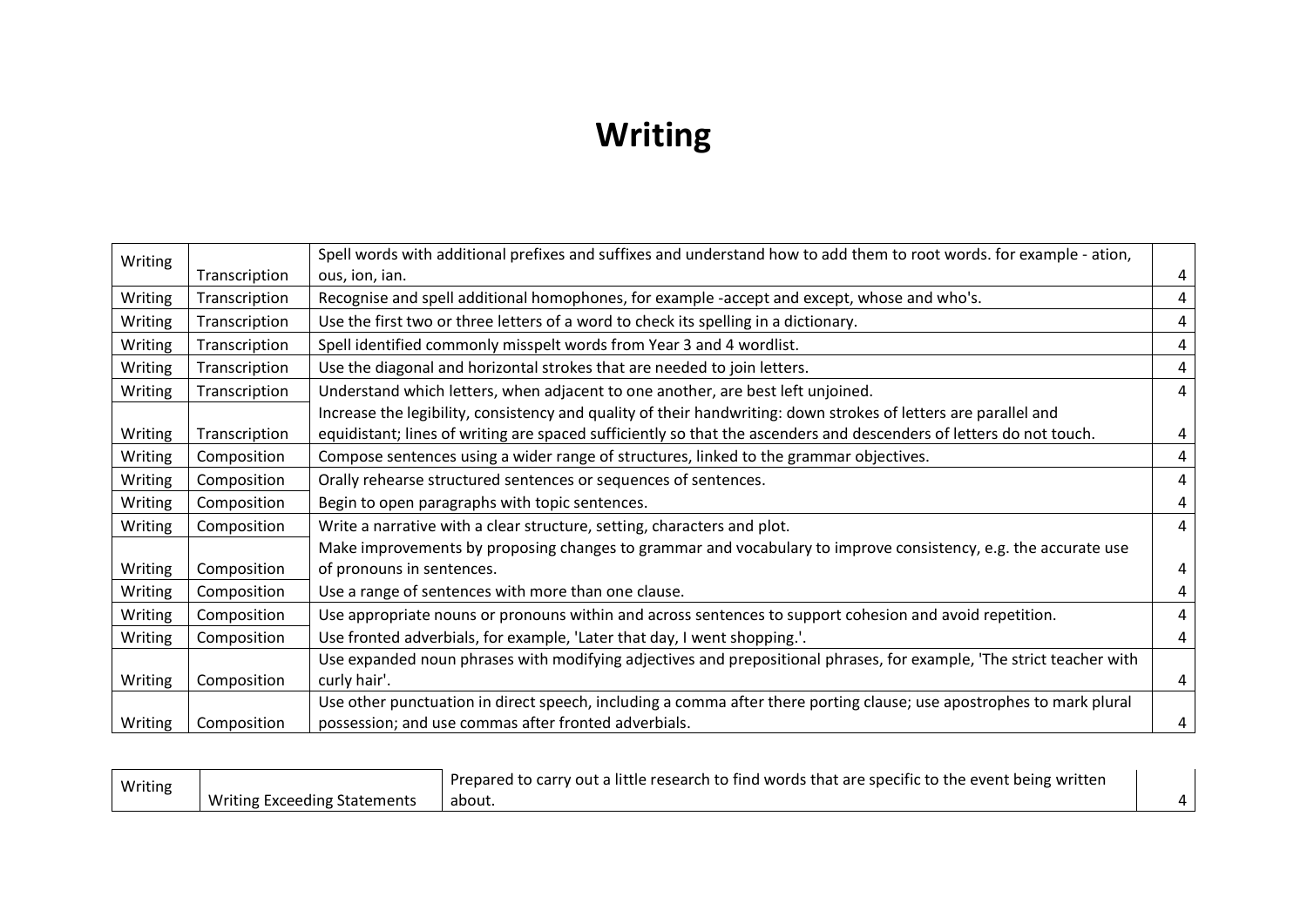|         |                                     | Check to see if there are any sentences that can be re-organised so as to give my writing a         |   |
|---------|-------------------------------------|-----------------------------------------------------------------------------------------------------|---|
| Writing | <b>Writing Exceeding Statements</b> | greater impact.                                                                                     | 4 |
| Writing | <b>Writing Exceeding Statements</b> | Consciously use short sentences to speed up action sequences.                                       | 4 |
| Writing | <b>Writing Exceeding Statements</b> | Use dialogue and reactions from other characters to make my character interesting.                  |   |
| Writing | <b>Writing Exceeding Statements</b> | Recognise when a simile may generate more impact than a metaphor, and vice versa.                   | 4 |
|         |                                     | Recognise when it is reasonable to allow direct speech to tell the reader more about an             |   |
| Writing | <b>Writing Exceeding Statements</b> | individual's personality.                                                                           |   |
|         |                                     | Recognise that a combination of good adjectives, similes and metaphors may help create a            |   |
| Writing | <b>Writing Exceeding Statements</b> | powerful image of the characters I am writing about.                                                |   |
| Writing | <b>Writing Exceeding Statements</b> | Know how to re-order sentences so that they create maximum effect.                                  |   |
|         |                                     | Vary choice of pronouns correctly to refer to the first, second and third person, both singular and |   |
| Writing | <b>Writing Exceeding Statements</b> | plural.                                                                                             | 4 |
| Writing | <b>Writing Exceeding Statements</b> | Use commas or ellipses in order to create greater clarity and effect in my writing.                 |   |

### **Spoken Language**

| Spoken Language | Spoken Language | Ask questions to clarify or develop understanding.                                               |  |
|-----------------|-----------------|--------------------------------------------------------------------------------------------------|--|
|                 |                 | Sequence, develop and communicate ideas in an organised, logical way in complete sentences as    |  |
| Spoken Language | Spoken Language | required.                                                                                        |  |
| Spoken Language | Spoken Language | Show understanding of the main points and significant details in a discussion.                   |  |
| Spoken Language | Spoken Language | Increasingly adapt what is said to meet the needs of the audience/listener.                      |  |
| Spoken Language | Spoken Language | Vary the use and choice of vocabulary dependent on the audience and purpose.                     |  |
| Spoken Language | Spoken Language | Show understanding of how and why language choices vary in different contexts.                   |  |
|                 |                 | Present writing to an audience, using appropriate intonation and controlling the tone and volume |  |
| Spoken Language | Spoken Language | so that the meaning is clear.                                                                    |  |
| Spoken Language | Spoken Language | Justify answers with evidence.                                                                   |  |
| Spoken Language | Spoken Language | Understand when the context requires the use of Standard English.                                |  |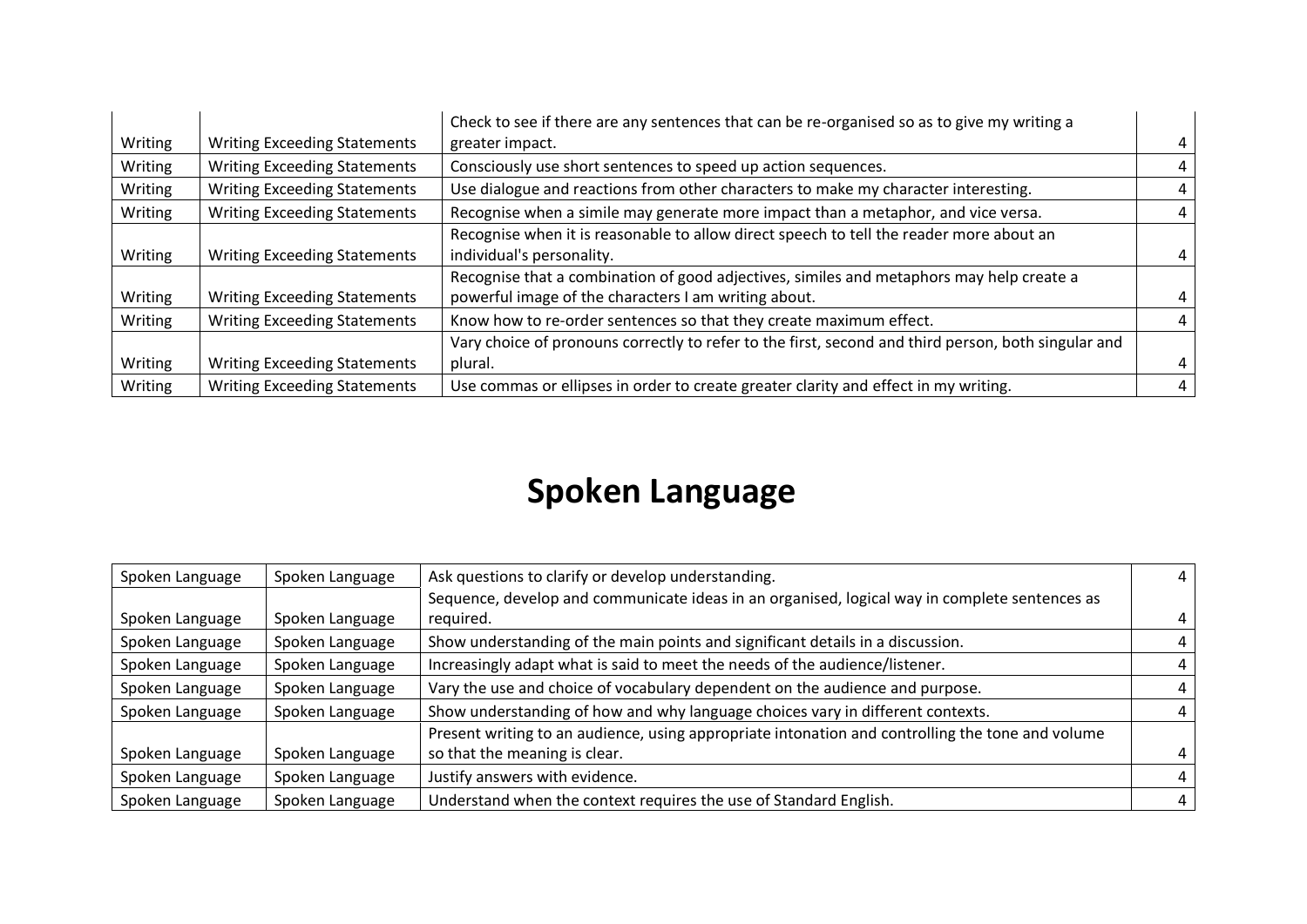|                 |                 | Perform poems or plays from memory, conveying ideas about characters and situations by adapting |  |
|-----------------|-----------------|-------------------------------------------------------------------------------------------------|--|
| Spoken Language | Spoken Language | expression and tone.                                                                            |  |

|                 |                                      | Prepare and deliver a talk to the class on an aspect of learning in science, history or |  |
|-----------------|--------------------------------------|-----------------------------------------------------------------------------------------|--|
| Spoken Language | Spoken Language Exceeding Statements | geography.                                                                              |  |
|                 |                                      | Present a strong argument in a formal debate on an issue, using the language and        |  |
| Spoken Language | Spoken Language Exceeding Statements | procedures of debating.                                                                 |  |
|                 |                                      | Propose and discuss possible explanations and questions (eg. re phenomena in            |  |
|                 |                                      | science, history or geography) as a basis for planning an investigation with roles,     |  |
| Spoken Language | Spoken Language Exceeding Statements | activities and resources.                                                               |  |
|                 |                                      | Develop a group presentation that reports recent learning to the class, with            |  |
| Spoken Language | Spoken Language Exceeding Statements | vocabulary and grammar appropriate to the subject.                                      |  |
|                 |                                      | Listen to a debate with an open mind, recall the main arguments and decide, for         |  |
| Spoken Language | Spoken Language Exceeding Statements | clear reasons, which one was most convincing.                                           |  |
| Spoken Language | Spoken Language Exceeding Statements | Comment on the language used in the arguments presented in the debate.                  |  |
|                 |                                      | Take roles to argue opposing views on an issue, and then discuss ways of dealing        |  |
| Spoken Language | Spoken Language Exceeding Statements | constructively with disagreement.                                                       |  |
| Spoken Language | Spoken Language Exceeding Statements | Reflect on and evaluate dramatic presentations and those of others.                     |  |
| Spoken Language | Spoken Language Exceeding Statements | Explain the advantages and disadvantages of the formal rules of debating.               |  |
|                 |                                      | Show good understanding of what has been said and introduce new ideas that are          |  |
| Spoken Language | Spoken Language Exceeding Statements | valid.                                                                                  |  |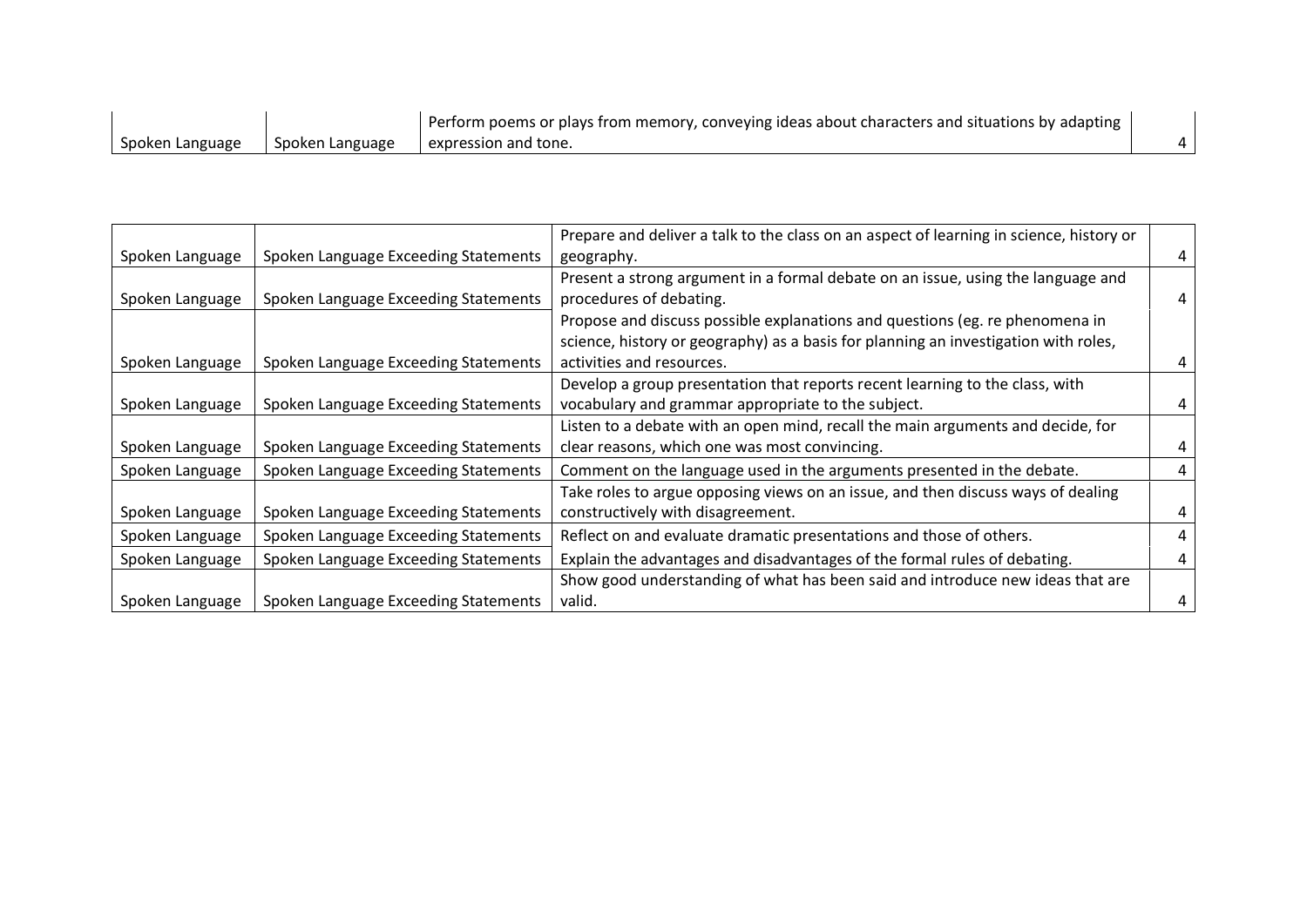#### **Maths**

| Mathematics        | Number, Place Value and |                                                                                                        |                |
|--------------------|-------------------------|--------------------------------------------------------------------------------------------------------|----------------|
|                    | Calculation             | I can count backwards through zero to include negative numbers                                         | 4              |
|                    | Number, Place Value and |                                                                                                        |                |
| Mathematics        | Calculation             | I can count in multiples of 6, 7, 9, 25 and 1000                                                       | 4              |
|                    | Number, Place Value and |                                                                                                        |                |
| Mathematics        | Calculation             | I can find 1000 more or less than a given number                                                       | $\overline{4}$ |
|                    | Number, Place Value and |                                                                                                        |                |
| Mathematics        | Calculation             | I can order and compare numbers beyond 1000                                                            | 4              |
|                    | Number, Place Value and |                                                                                                        |                |
| Mathematics        | Calculation             | I can identify, represent and estimate numbers using different representations                         | 4              |
|                    | Number, Place Value and | I can read Roman numerals to 100 (C) and know that over time, the numeral system changed to            |                |
| Mathematics        | Calculation             | include the concept of zero and place value                                                            | 4              |
|                    | Number, Place Value and | I can recognise the place value of each digit in a four-digit number (thousands, hundreds, tens, and   |                |
| Mathematics        | Calculation             | ones)                                                                                                  | 4              |
|                    | Number, Place Value and |                                                                                                        |                |
| Mathematics        | Calculation             | I can round any number to the nearest 10, 100 or 1000                                                  | $\overline{4}$ |
|                    | Number, Place Value and | I can solve number and practical problems that involve all of the above and with increasingly large    |                |
| <b>Mathematics</b> | Calculation             | positive numbers                                                                                       | 4              |
|                    | Number, Place Value and | I can add and subtract numbers with up to 4 digits using suitable methods that lead to vertical        |                |
| Mathematics        | Calculation             | methods of addition and subtraction                                                                    | 4              |
|                    | Number, Place Value and | I can solve addition and subtraction two-step problems in contexts, deciding which operations and      |                |
| Mathematics        | Calculation             | methods to use and why                                                                                 | $\overline{4}$ |
|                    | Number, Place Value and | I can multiply two-digit and three-digit numbers by a one-digit number using suitable methods that     |                |
| Mathematics        | Calculation             | lead to vertical methods of multiplication and division                                                | 4              |
|                    | Number, Place Value and |                                                                                                        |                |
| Mathematics        | Calculation             | I can recall multiplication and division facts for all multiplication tables up to $12 \times 12$      | 4              |
|                    | Number, Place Value and | I can use place value, known and derived facts to multiply and divide mentally, including: multiplying |                |
| Mathematics        | Calculation             | by 0 and 1; dividing by 1; multiplying together three numbers                                          | 4              |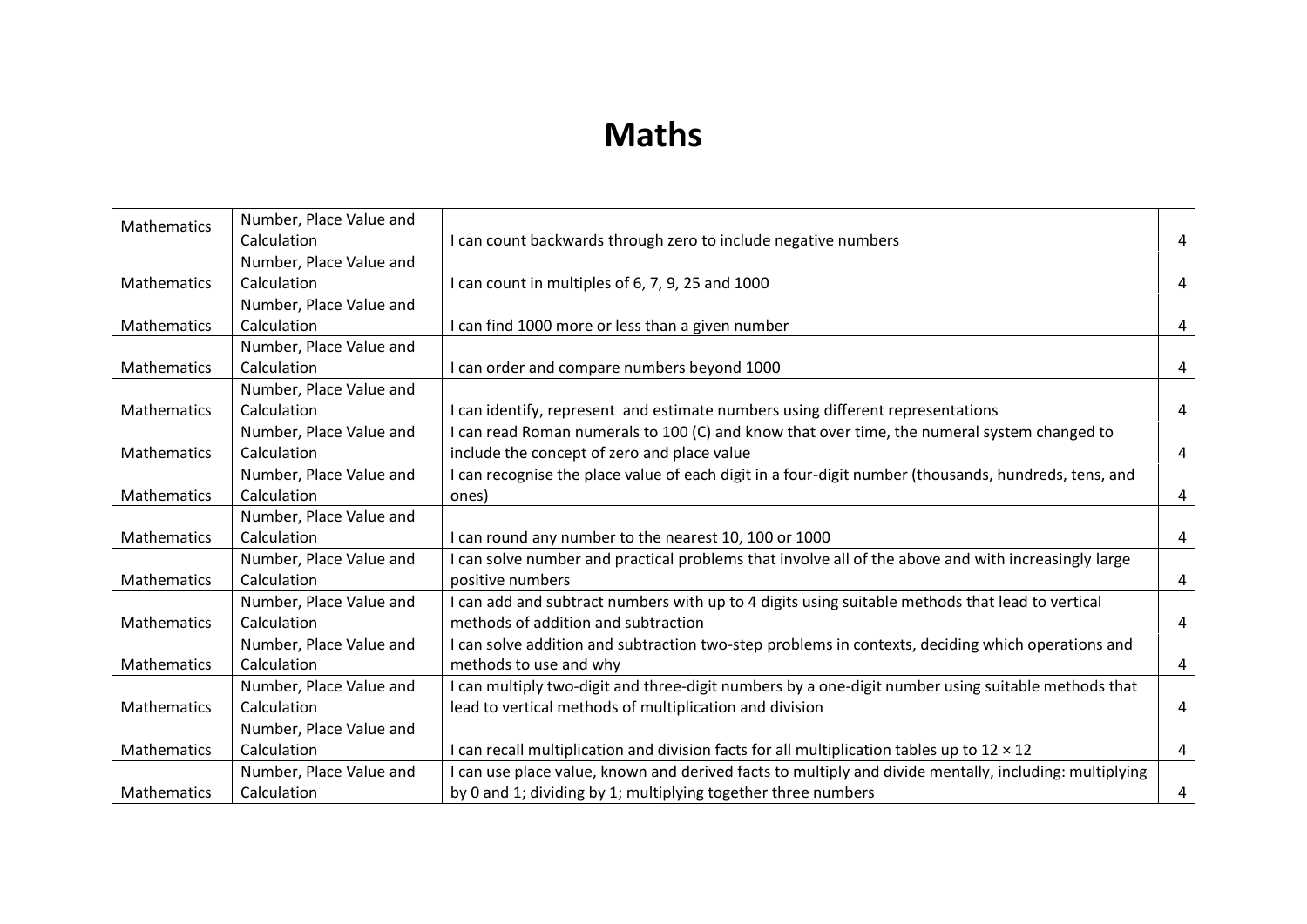|                    | Number, Place Value and |                                                                                                         |                |
|--------------------|-------------------------|---------------------------------------------------------------------------------------------------------|----------------|
| <b>Mathematics</b> | Calculation             | I can recognise and use factor pairs and commutativity in mental calculations                           | 4              |
|                    |                         | I can solve problems involving multiplying and adding, including using the distributive law to          |                |
|                    | Number, Place Value and | multiply two digit numbers by one digit, integer scaling problems and harder correspondence             |                |
| Mathematics        | Calculation             | problems such as <i>n</i> objects are connected to <i>m</i> objects                                     | 4              |
|                    | Number, Place Value and |                                                                                                         |                |
| Mathematics        | Calculation             | I can estimate and use inverse operations to check answers to a calculation                             | 4              |
|                    | Number, Place Value and |                                                                                                         |                |
| Mathematics        | Calculation             | I can count up and down in hundredths                                                                   | 4              |
|                    | Number, Place Value and |                                                                                                         |                |
| Mathematics        | Calculation             | I recognise that hundredths arise when dividing an object by one hundred and dividing tenths by ten     | 4              |
|                    | Number, Place Value and |                                                                                                         |                |
| Mathematics        | Calculation             | I can compare and order numbers with the same number of decimal places up to two decimal places         | 4              |
|                    | Number, Place Value and | I know the effect of dividing a one- or two-digit number by 10 and 100. I can identify the value of the |                |
| Mathematics        | Calculation             | digits in the answer as ones, tenths and hundredths                                                     | 4              |
|                    | Number, Place Value and |                                                                                                         |                |
| Mathematics        | Calculation             | I can round decimals with one decimal place to the nearest whole number                                 | 4              |
|                    | Number, Place Value and |                                                                                                         |                |
| Mathematics        | Calculation             | I can recognise and write decimal equivalents of any number of tenths or hundredths                     | $\overline{a}$ |
|                    | Number, Place Value and |                                                                                                         |                |
| <b>Mathematics</b> | Calculation             | I can recognise and show, using diagrams, families of common equivalent fractions                       | 4              |
|                    | Number, Place Value and |                                                                                                         |                |
| Mathematics        | Calculation             | I can add and subtract fractions with the same denominator                                              | 4              |
|                    | Number, Place Value and | I can solve problems involving increasingly harder fractions to calculate quantities, and fractions to  |                |
| <b>Mathematics</b> | Calculation             | divide quantities, including non-unit fractions where the answer is a whole number                      | 4              |
|                    | Number, Place Value and | I can solve simple measure and money problems involving fractions and decimals to two decimal           |                |
| Mathematics        | Calculation             | places                                                                                                  | 4              |
|                    | Number, Place Value and |                                                                                                         |                |
| Mathematics        | Calculation             | I can recognise and write decimal equivalents to $\frac{1}{4}$ , $\frac{1}{2}$ , $\frac{3}{4}$ , tenths | 4              |
|                    |                         | I can measure and calculate the perimeter of a rectangle (including squares) in centimetres and         |                |
| Mathematics        | Measurement             | metres                                                                                                  | 4              |
| Mathematics        | Measurement             | I can find the area of rectangles by counting squares                                                   | 4              |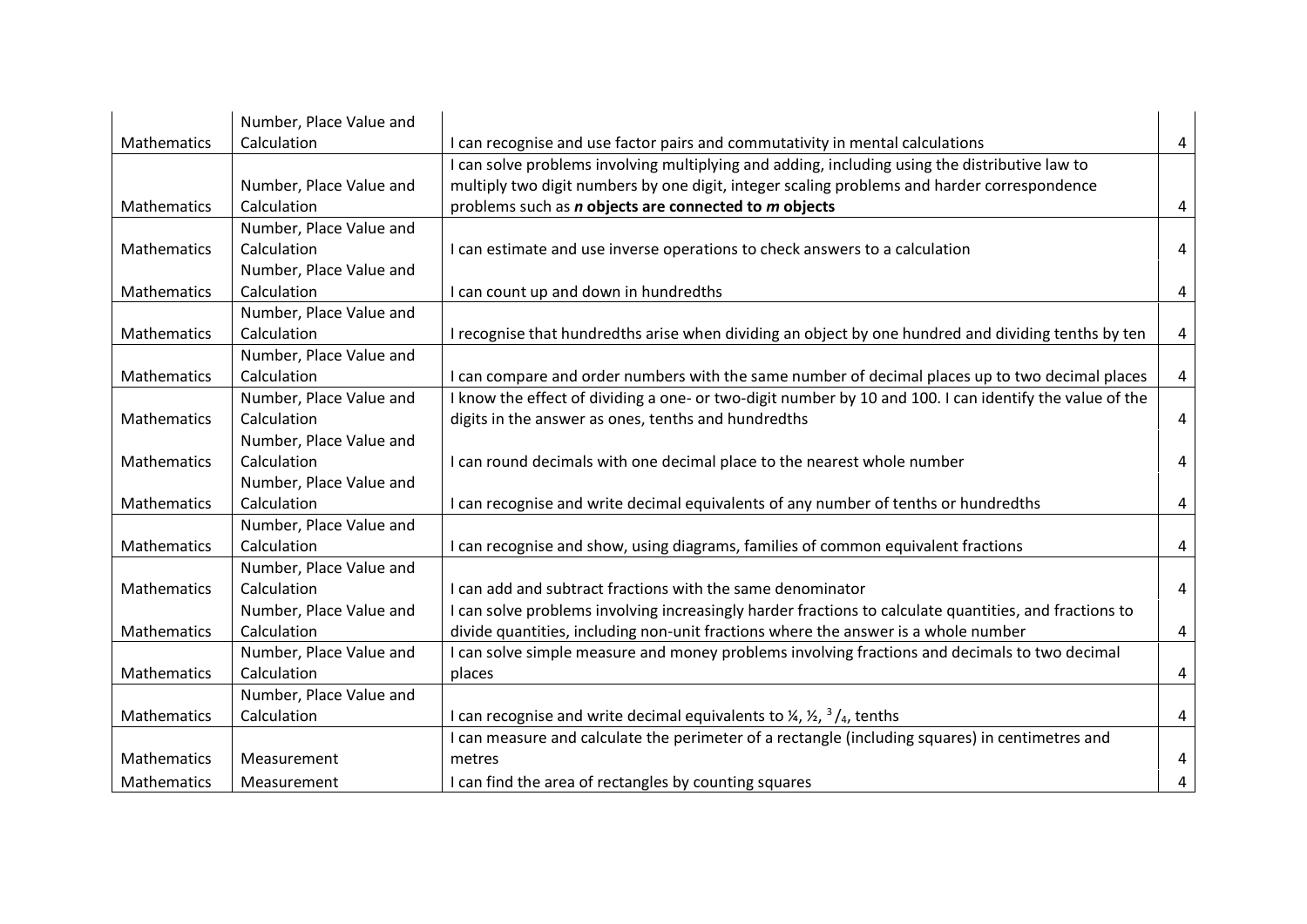| <b>Mathematics</b> | Measurement                                                                           | I can estimate, compare and calculate different measures, including money in pounds and pence     | 4 |
|--------------------|---------------------------------------------------------------------------------------|---------------------------------------------------------------------------------------------------|---|
| <b>Mathematics</b> | Measurement                                                                           | can convert between different units of measure [for example, kilometre to metre]                  | 4 |
| <b>Mathematics</b> | Measurement                                                                           | can read, write and convert time between analogue and digital 12- and 24-hour clocks              | 4 |
|                    |                                                                                       | can solve problems involving converting from hours to minutes; minutes to seconds; years to       |   |
| <b>Mathematics</b> | Measurement                                                                           | months; weeks to days                                                                             | 4 |
|                    |                                                                                       | can compare and classify geometric shapes, including quadrilaterals and triangles, based on their |   |
| <b>Mathematics</b> | Geometry                                                                              | properties and sizes                                                                              | 4 |
| <b>Mathematics</b> | Geometry                                                                              | can identify acute and obtuse angles and compare and order angles up to two right angles by size  | 4 |
| <b>Mathematics</b> | Geometry                                                                              | can identify lines of symmetry in 2-D shapes presented in different orientations                  | 4 |
| <b>Mathematics</b> | Geometry                                                                              | can complete a simple symmetric figure with respect to a specific line of symmetry                | 4 |
| <b>Mathematics</b> | can describe positions on a 2-D grid as coordinates in the first quadrant<br>Geometry |                                                                                                   | 4 |
| <b>Mathematics</b> | Geometry                                                                              | can plot specified points and draw sides to complete a given polygon                              | 4 |
|                    |                                                                                       | can describe movements between positions as translations of a given unit to the left/right and    |   |
| Mathematics        | Geometry                                                                              | up/down                                                                                           | 4 |
|                    |                                                                                       | I can interpret and present discrete and continuous data using appropriate graphical methods,     |   |
| <b>Mathematics</b> | <b>Statistics</b>                                                                     | including bar charts and time graphs                                                              | 4 |
|                    |                                                                                       | can solve comparison, sum and difference problems using information presented in bar charts,      |   |
| <b>Mathematics</b> | <b>Statistics</b>                                                                     | pictograms, tables and other graphs                                                               | 4 |

## **Science**

| Science |                               |                                                                                                    |           |
|---------|-------------------------------|----------------------------------------------------------------------------------------------------|-----------|
|         | <b>Working Scientifically</b> | Ask relevant questions and use different types of scientific enquiries to answer them.             |           |
| Science | <b>Working Scientifically</b> | Set up simple practical enquiries, comparative and fair tests.                                     |           |
| Science | <b>Working Scientifically</b> | Decide which information needs to be collected and decide which is the best way for collecting it. | $\Lambda$ |
|         |                               | Take measurements using different equipment and units of measure and record what they have         |           |
| Science | <b>Working Scientifically</b> | found in a range of ways.                                                                          |           |

٠.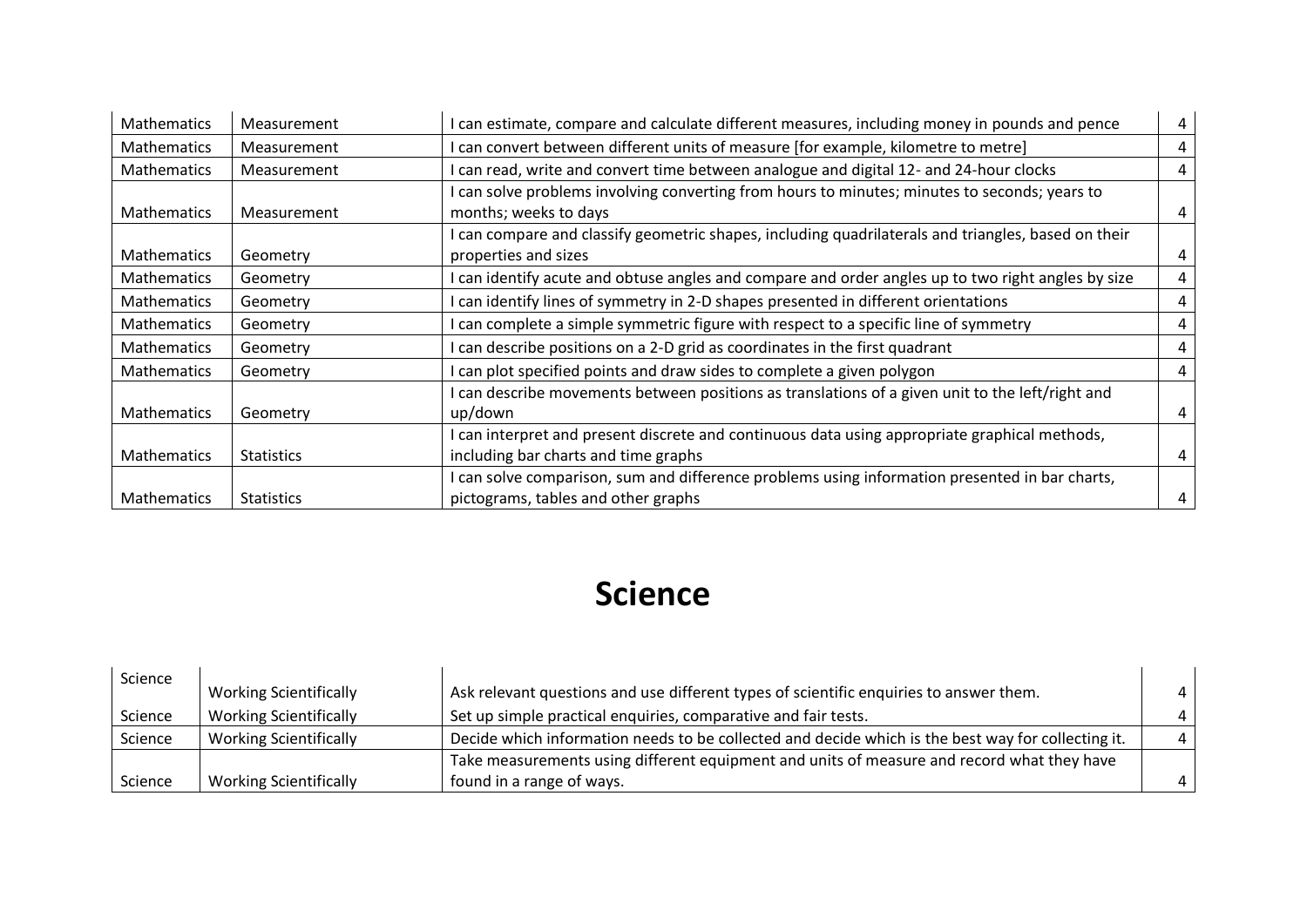| Science | <b>Working Scientifically</b>    | Make accurate measurements using standard units.                                                                                              | 4              |
|---------|----------------------------------|-----------------------------------------------------------------------------------------------------------------------------------------------|----------------|
| Science | <b>Working Scientifically</b>    | Explain their findings in different ways, for example, display, presentation, writing.                                                        | $\overline{4}$ |
| Science | <b>Working Scientifically</b>    | Using results to draw simple conclusions, make predictions for new values, suggest improvements<br>and raise further questions.               | 4              |
| Science | <b>Working Scientifically</b>    | Make predictions based on something they have found out.                                                                                      | $\overline{4}$ |
| Science | <b>Working Scientifically</b>    | Record and present what they have found using scientific language, drawings, labelled diagrams,<br>keys, bar charts and tables.               | 4              |
| Science | <b>Working Scientifically</b>    | GD: Plan and carry out scientific enquiry by controlling variables fairly and accurately.                                                     | $\overline{4}$ |
| Science | <b>Working Scientifically</b>    | GD: Use test results to make further predictions and set up further comparative tests.                                                        | $\overline{4}$ |
| Science | <b>Working Scientifically</b>    | GD: Record more complex data and results using scientific diagrams, classification keys, tables, bar<br>charts, line graphs and models.       | 4              |
| Science | <b>Working Scientifically</b>    | GD: Report findings from scientific enquiries through written explanations and conclusions.                                                   | $\overline{4}$ |
| Science | <b>Animals including Humans</b>  | Identify and describe the simple functions of the basic parts of the human digestive system.                                                  | $\overline{4}$ |
| Science | <b>Animals including Humans</b>  | Describe the simple functions of the organs of the human digestive system.                                                                    | 4              |
| Science | <b>Animals including Humans</b>  | Identify the different types of human teeth and their simple functions.                                                                       | 4              |
| Science | <b>Animals including Humans</b>  | Construct and interpret a variety of food chains, identifying producers, predators and prey.                                                  | 4              |
| Science | Living Things and their Habitats | Recognise that living things can be grouped in a variety of ways.                                                                             | $\overline{4}$ |
| Science | Living Things and their Habitats | Explore and use classification keys to help group, identify and name a variety of living things in<br>their local and wider environment.      | 4              |
| Science | Living Things and their Habitats | Recognise that environments can change and this can sometimes pose dangers to living things.                                                  | 4              |
| Science | Living Things and their Habitats | GD: Explain how people, weather and the environment can affect living things.                                                                 | 4              |
| Science | Living Things and their Habitats | GD: Explain how certain living things depend on one another to survive.                                                                       | 4              |
| Science | Sound                            | Identify how sounds are made, associating some of them with something vibrating.                                                              | 4              |
| Science | Sound                            | Recognise that vibrations from sounds travel through a medium to the ear.                                                                     | 4              |
| Science | Sound                            | Find patterns between the pitch of a sound and features of the object that produced it.                                                       | $\overline{4}$ |
| Science | Sound                            | Find patterns between the volume of a sound and the strength of the vibrations that produced it.                                              | $\overline{4}$ |
| Science | Electricity                      | Recognise that sounds get fainter as the distance from the sound source increases.                                                            | 4              |
| Science | Electricity                      | Identify common appliances that run on electricity.                                                                                           | $\overline{4}$ |
| Science | Electricity                      | Construct a simple series electrical circuit, identifying and naming its basic parts, including cells,<br>wires, bulbs, switches and buzzers. | 4              |